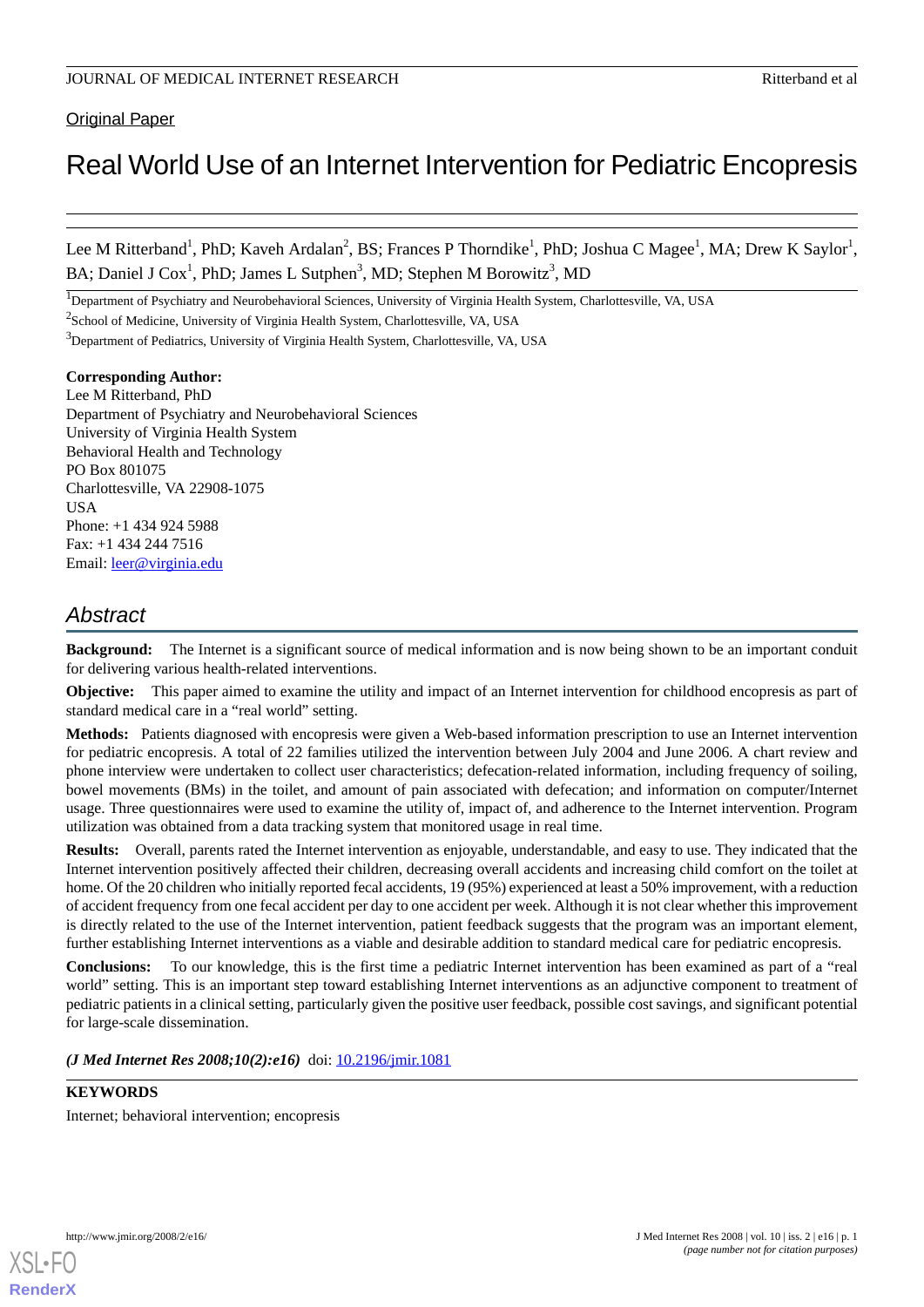# *Introduction*

The Internet has become a vital source of health care and medical information. Approximately 113 million Americans have searched for health-related information on the Internet [[1\]](#page-10-0), and a majority of children and adolescents are now online [[2\]](#page-10-1). Parents are more likely to use the Internet than are nonparents, with 83% of adults with a child using the Internet compared to 60% of adults without a child at home [\[3](#page-10-2)]. While the vast majority of health-related websites are informational [[4](#page-10-3),[5\]](#page-10-4) a growing number of sites provide health interventions that patients can use to self-treat or use in conjunction with face-to-face treatment [[6\]](#page-10-5). Such Internet interventions are typically behaviorally based treatments that have been operationalized and transformed for delivery via the Internet. They are usually based on empirically validated, face-to-face interventions and are enhanced by graphics, animations, audio, and video. These interventions are generally interactive, highly structured, self-guided or semi-self-guided, personalized to the user, and tailored to provide follow-up and feedback [[7](#page-10-6)].

There is a growing literature on the feasibility and efficacy of Internet interventions for a variety of pediatric disorders, including body image/disordered eating [[8](#page-10-7)[-11](#page-10-8)], weight loss, nutrition, physical activity [\[12](#page-10-9)-[17\]](#page-10-10), encopresis [[18\]](#page-10-11), asthma [[19](#page-11-0)[,20](#page-11-1)], smoking [\[21](#page-11-2)[,22](#page-11-3)], pain [\[23](#page-11-4)], and traumatic brain injury [[24](#page-11-5)[-26](#page-11-6)]. While studies have shown that Internet interventions can be used to successfully treat a diverse set of pediatric disorders, "real world" use of these interventions (defined as patients being given access to these programs as part of their clinical care as opposed to part of a research study) has not been examined.

In the real world, Internet interventions will likely be sought out directly by consumers or prescribed by a clinician. Clinicians can direct patients and families to Internet interventions using a Web-based information prescription. An information prescription is a "prescription of focused, evidence-based information...to manage a health problem" [\[27](#page-11-7)]. We have previously shown that 65% of individuals (77% who receive an email reminder) will visit a website specifically prescribed by their clinician [[28\]](#page-11-8). There are no data, however, that show how patients use and react to the prescription of an Internet intervention within a "real world" setting.

Between 1.5% and 7.5% of children suffer from encopresis [[29\]](#page-11-9); 25% of visits to pediatric gastroenterology clinics [\[30](#page-11-10)] and 3% of visits to general pediatric clinics are due to encopresis [[31\]](#page-11-11). In this paper, we examine the utility and impact of an Internet intervention for pediatric encopresis prescribed as part of standard medical care for patients seeking treatment for encopresis at a pediatric gastroenterology clinic in a major medical center. To our knowledge, this is the first attempt to examine the prescription of a pediatric-based Internet intervention as part of standard medical care. It is important to note that this was not a randomized controlled trial, but rather an attempt to examine the use of an Internet intervention as part of clinical care (not as part of a research study) by retrospectively reviewing medical records and conducting phone interviews. While outcome data on defecation related variables

were collected and are reported here, improvements in this area cannot be directly attributed to the Internet intervention. Rather, this study examines the users'perceived impact of the prescribed intervention in the context of their standard medical care.

# *Methods*

## **Patients**

Patients included families with an encopretic child seen at the Pediatric Gastroenterology Clinic at the University of Virginia Children's Hospital. All children had a documented diagnosis of encopresis, as noted in their medical record, and had been given access to the pediatric encopresis Internet intervention as part of treatment.

#### **Procedure**

As part of treatment, the pediatric gastroenterologist seeing the children (SB or JS) provided families with a Web-based information prescription directing them to U-CAN-POOP-TOO, an Internet-based intervention for childhood encopresis (described below). The family provided the gastroenterologist with their email address, and an email message was sent to them with instructions on how to begin using the program.

Patients were seen between July 2004 and June 2006 and were contacted for an interview between June and August 2006 (conducted by KA). This interview occurred anywhere from 2 months to 2 years following their appointment. Relevant patient data were available from the Internet intervention data tracking system (usage data) and medical charts. Consent was obtained at the beginning of the phone interview. This protocol was approved by the University of Virginia Health System Institutional Review Board.

#### **Measures**

Data came from three sources: (1) medical charts, (2) the U-CAN-POOP-TOO data tracking system, and (3) a phone interview. The medical chart provided basic demographic and descriptive information, including patient characteristics, contact information, and diagnoses. It also provided history and frequency of soiling, frequency of bowel movements (BMs) in the toilet, and amount of perianal pain the child experienced during defecation. The U-CAN-POOP-TOO data tracking system contained usage statistics of the Internet intervention for each patient, including the number of completed program components.

During the phone interview, the parents were asked questions about the following: additional user characteristics (eg, school grade, developmental delays), retrospective and current bowel-related information (frequency of accidents, BMs on toilet, and pain ratings), and computer/Internet use (how often an individual uses a computer and the Internet as well as their comfort level with both). Three structured questionnaires were completed during the interview. The phone interview also included open-ended questions about what parents believed were the most helpful and least helpful components of the program. The three questionnaires, developed mostly for this interview, included the following:

 $XSI - F($ **[RenderX](http://www.renderx.com/)**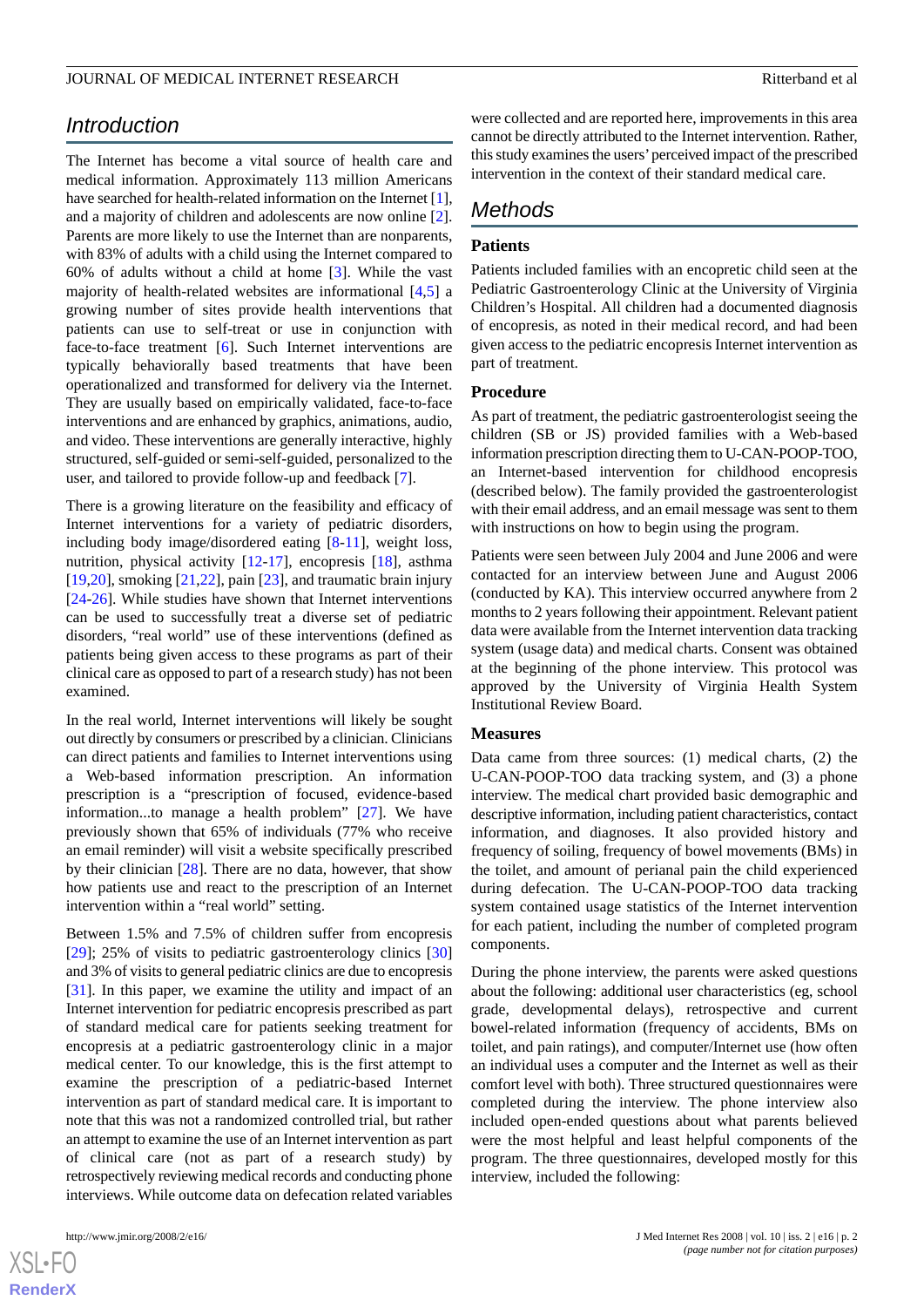- 1. U-CAN-POOP-TOO Utility Questionnaire: This inquired about the extent to which the parent and child found the program useful, enjoyable, understandable, and easy to use. There are 10 items, 8 requiring responses on a 5-point scale from 1 ("not at all") to 5 ("very"), and 2 items asking what the most and least helpful aspects of the Internet program were. For the 8 Likert scale items, the alpha coefficient was .69, indicating good internal reliability. It was administered to all parents who had used the U-CAN-POOP-TOO program.
- 2. U-CAN-POOP-TOO Impact Questionnaire: This asked parents to rate how much they perceived the program helped their child. There are 25 items, and responses are on a 5 point scale from 1 ("not at all") to 5 ("very"). Parents could also respond with a 0 to indicate that the item was not relevant to them. To establish internal reliability, the items were broken down into five categories, including physical symptoms (alpha = .88), comfort (alpha = .80), worry/mood (alpha = .65), school/social support (alpha = .94), and cost/time (alpha = .64).The questionnaire was administered to all parents who had used the U-CAN-POOP-TOO program.
- 3. Internet Intervention Adherence Measure: This measure attempts to identify obstacles that interfered with the patient completing the program. Obstacles are categorized as Internet/computer/technical issues, personal/family issues, intervention-general issues, and intervention-specific issues. Patients are asked to respond to the 35 items on a 3-point scale from 1 to 3, indicating whether that obstacle had "no part," "a little part," or "a major part" in why they stopped using the program. The measure was administered to patients who stated that they stopped using the

U-CAN-POOP-TOO program for some reason other than that their problem was "resolved." This is an expanded and more detailed measure to the one we used in a previously published paper examining barriers to following through with a Web-based information prescription [[28\]](#page-11-8).

# **Internet Intervention for Pediatric Encopresis (U-CAN-POOP-TOO)**

The U-CAN-POOP-TOO program [\(Figure 1](#page-3-0)) was developed for the treatment of pediatric encopresis and has been found in a randomized controlled trial to be an effective addition to standard medical care [[18\]](#page-10-11). The child-focused program targets primarily 5- to 12-year-olds, but it was designed to be used by the child and parent(s) together. Using graphics and animation, detailed information is presented through intensive and engaging tutorials. Users are educated about anatomy, physiology, and pathophysiology of digestion (Anatomy Core); clean-out and laxative treatments (Medication Core); and behavioral techniques for treatment of encopresis (Behavior Core). The three core modules of the program [\(Figure 2\)](#page-4-0) take 60 to 90 minutes to complete, and all users are instructed to review them during the first week. New modules are assigned each week based on a follow-up assessment the user completes about their child's status. Not all modules are necessarily viewed by all users; only those modules identified as relevant are assigned and encouraged to be reviewed. However, all modules can be viewed by all users. The follow-up is comprised of 17 to 20 questions, depending on the week. The system contains a total of 22 modules, each which takes 5 to 10 minutes to review. See Ritterband et al (2003) for a more detailed description of the program [\[18](#page-10-11)].

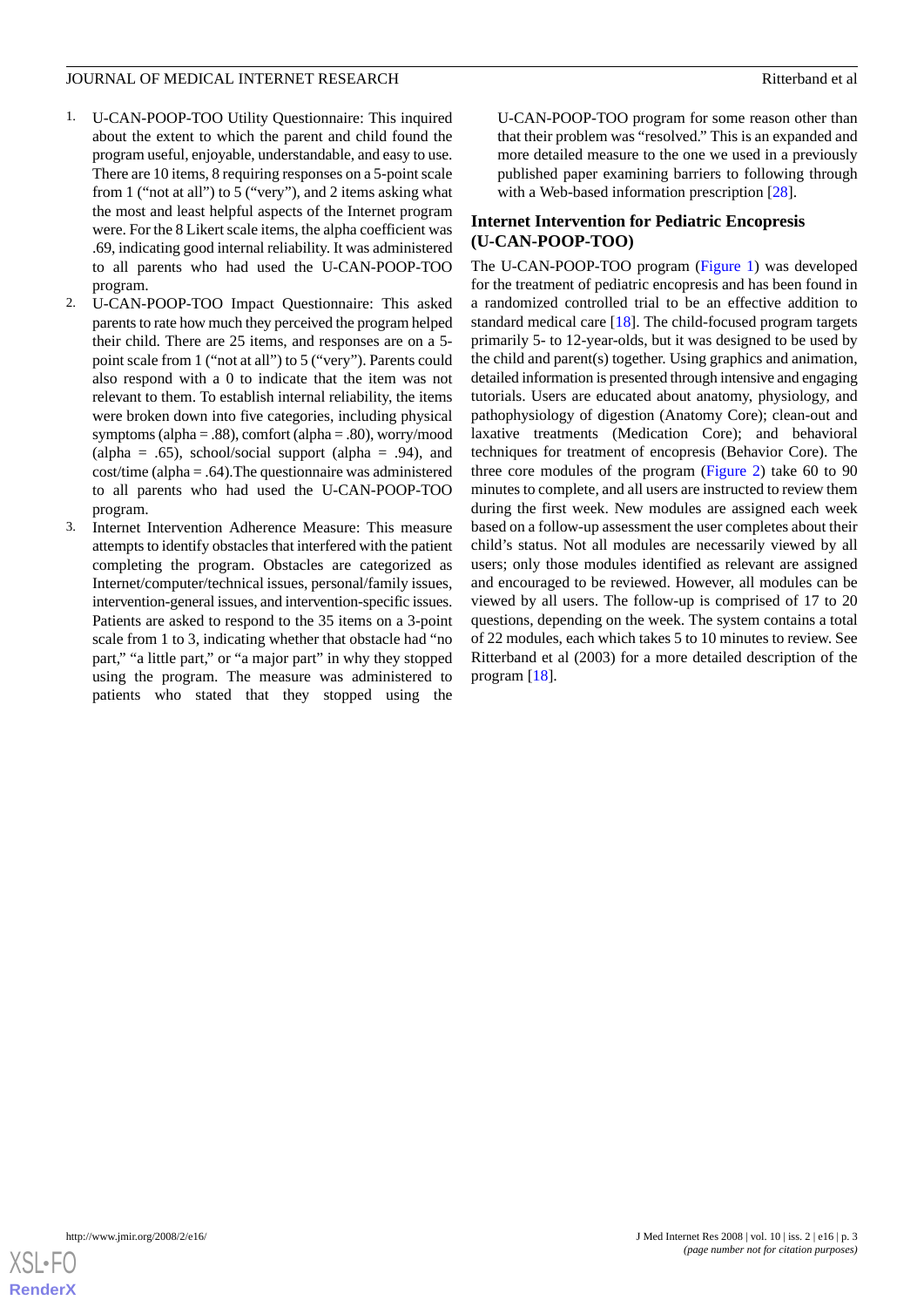#### JOURNAL OF MEDICAL INTERNET RESEARCH RITTERS AND RITTER RESEARCH RITTERS AND RITTER RESEARCH

<span id="page-3-0"></span>**Figure 1.** Screenshot of the "Welcome" page of U-CAN-POOP-TOO

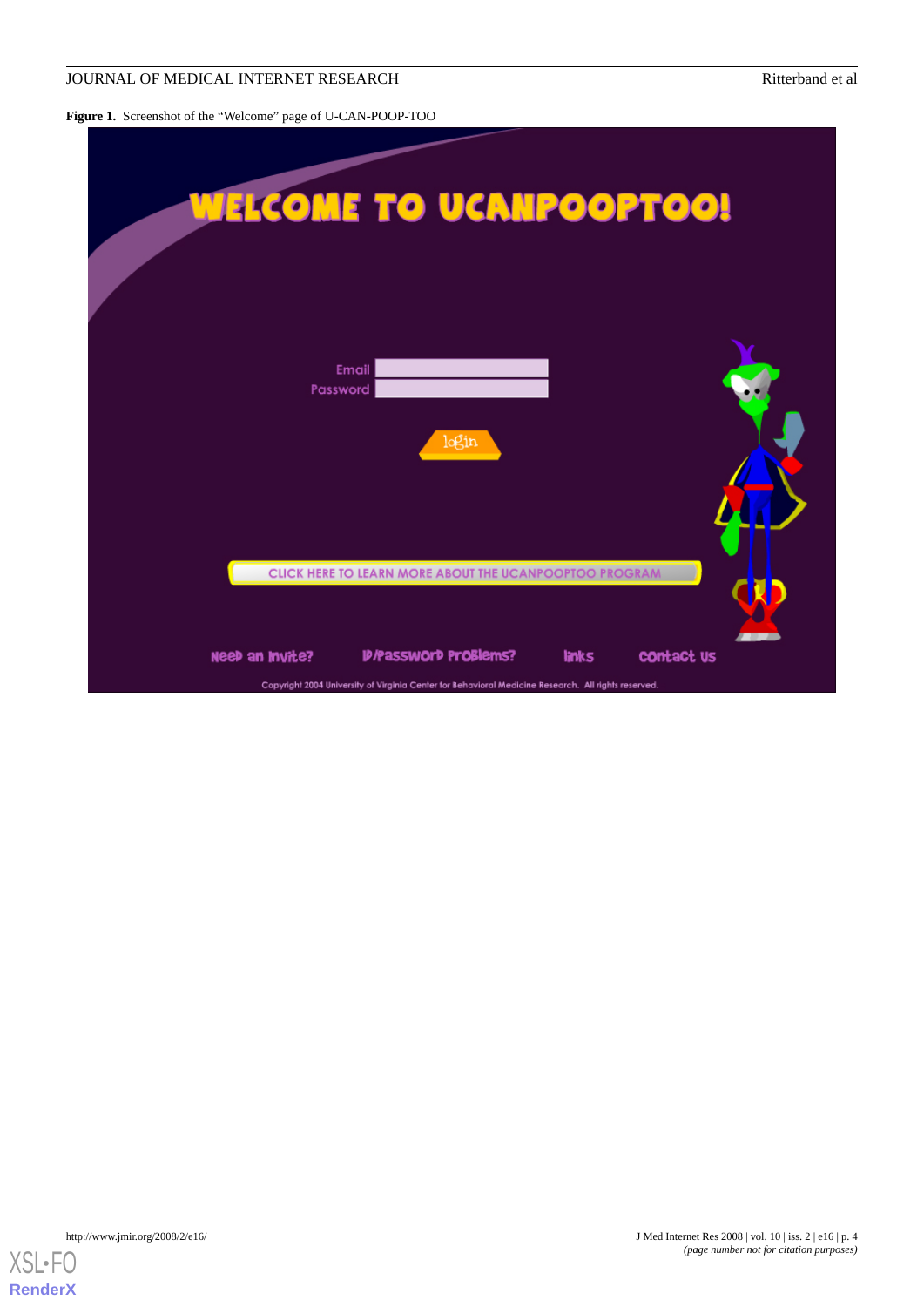#### <span id="page-4-0"></span>**Figure 2.** Screenshot of the "Welcome" page of U-CAN-POOP-TOO



#### **Statistical Methods**

Descriptive statistics of the 22 subjects included in the data analysis were first computed, including gender, race, age, and education as well as developmental delays, accident history, and the age of the child when toilet training was completed. Repeated-measures analysis of variance and correlations were calculated to examine changes in the main bowel-related variables of interest. Cure and success rates were also computed. Additional descriptive statistics were computed to explore program usage patterns by patients. To examine the impact of computer/Internet usage specifically, a composite *z* score was created for each patient by combining the patient's email and Internet usage. This composite *z* score was generated by computing a *z* score for each patient by comparing him or her to the overall group mean on each variable (number of standard deviations from the overall mean). The email and Internet *z* scores for each person were then averaged to calculate the composite score. Pearson correlations were computed between the computer/Internet usage *z* scores and the initial to follow-up change scores. Descriptive statistics were calculated based on

parents' responses to the measures of perceived utility and helpfulness of the program, as well as perceived obstacles to completing the program. Finally, responses to the open-ended questions about the least and most helpful aspects of the program were reviewed for clear themes.

# *Results*

#### **Patient Characteristics**

Between July 2004 and June 2006, 46 patients seen in the pediatric gastroenterology clinic for encopresis were provided the U-CAN-POOP-TOO Web-based information prescription. [Figure 3](#page-5-0) shows the flow of patients: 10 patients could not be reached by phone or email for the interview; of the remaining 36 patients, 3 did not provide consent, 3 stated that they never received the initial email with their personalized log-in information, 5 never logged on, and 3 logged on but never viewed any of the intervention material. No subsequent data were collected on these patients. This resulted in 22 patients (13 males and 9 females). See [Table 1](#page-6-0) for a summary of patient characteristics.

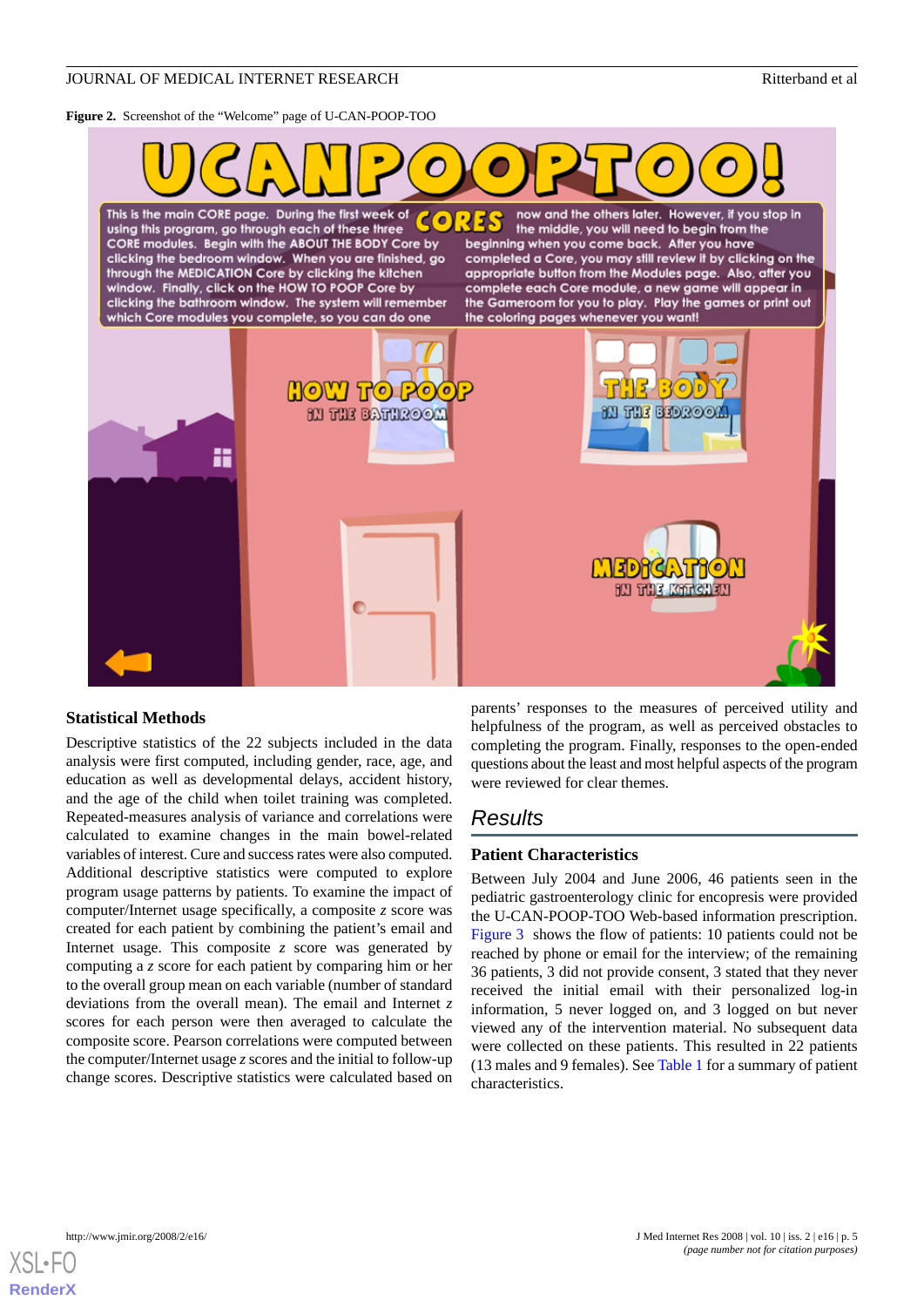<span id="page-5-0"></span>**Figure 3.** Flowchart of patient enrollment

# JOURNAL OF MEDICAL INTERNET RESEARCH RESEARCH RITTERS ENTITLED BY Ritterband et al.





[XSL](http://www.w3.org/Style/XSL)•FO **[RenderX](http://www.renderx.com/)**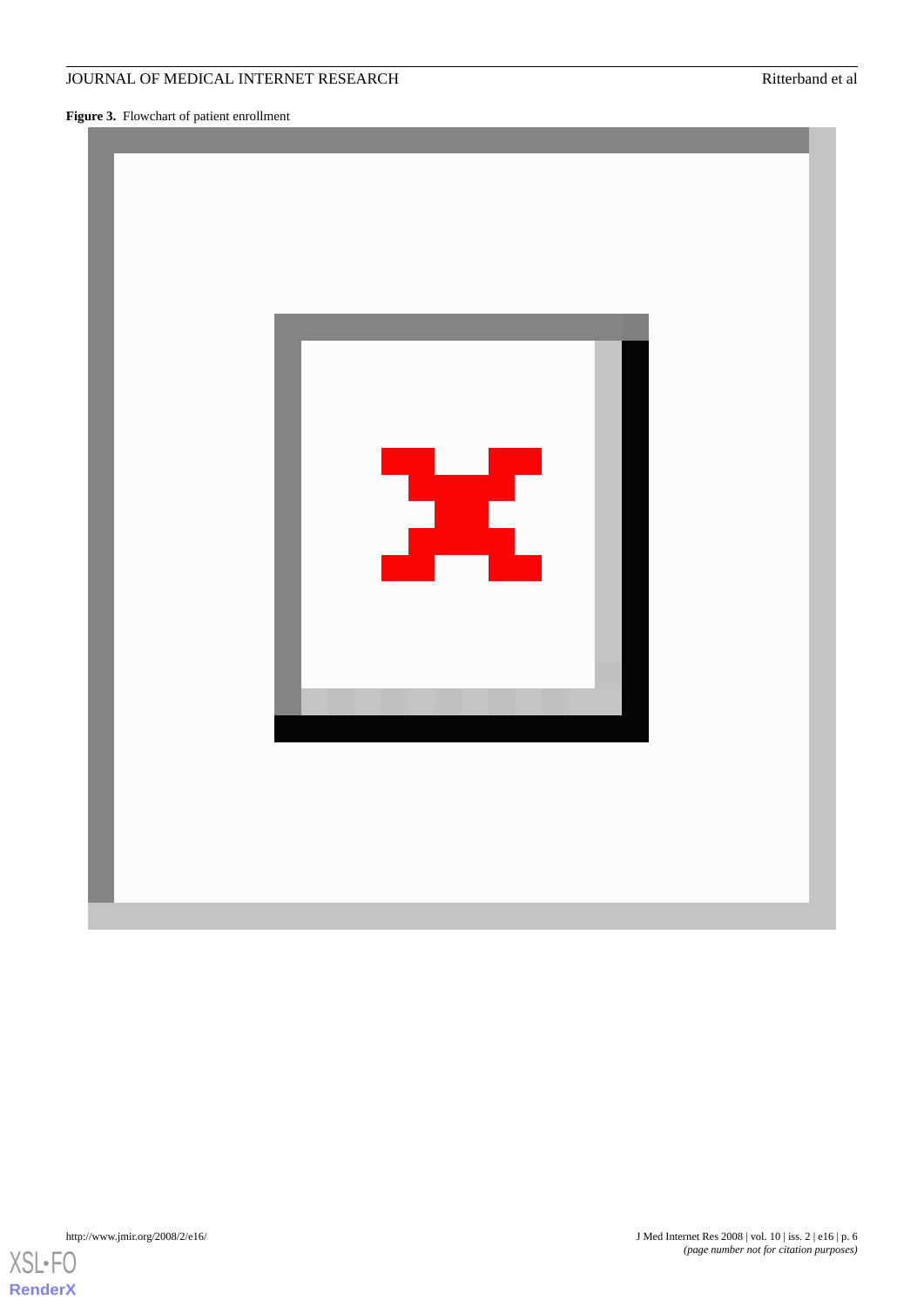<span id="page-6-0"></span>

| Characteristic                                       |                                         |
|------------------------------------------------------|-----------------------------------------|
| Gender                                               |                                         |
| Male                                                 | 13 (59%)                                |
| Female                                               | $9(41\%)$                               |
| Race                                                 | 100% Caucasian                          |
| Age                                                  |                                         |
| Range                                                | 5 years, 1 month to 12 years, 11 months |
| Mean $(SD)$                                          | 8 years, 10 months (2 years, 3 months)  |
| Education                                            |                                         |
| Range                                                | kindergarten to 5th grade               |
| Median                                               | 3rd grade                               |
| Developmental delays                                 | 3(14%)                                  |
| Accident history (duration of encopresis), mean (SD) | 44.73 months (26.27 months)             |
| Age of toilet training, mean $(SD)^{\dagger}$        | 33.62 months (12.86 months)             |

\*These were based on self-report and were identified as "mild neuromotor processing abnormality," "fine motor skill problems (in occupational therapy)," and "cerebral palsy."

<sup>†</sup>Indicates missing data from initial chart review ( $N = 21$ ).

#### **Bowel-Related Statistics**

Three main bowel-related variables were examined for the initial period and the follow-up period: (1) the number of fecal accidents over a 2-week period, (2) the number of BMs passed in the toilet over a 2-week period, and (3) the average amount of perianal pain experienced during defecation over a 2-week period, based on a 3-point Likert scale from 0 ("none") to 2 ("a lot"). The initial period was the 2 weeks before the children

were enrolled in the program, and the follow-up period was the 2 weeks immediately before the phone interview.

The number of accidents decreased from 13.86 (SD 10.40, median 13.00) during the initial period to 2.14 (SD 2.21, median 1.00) during the follow-up period ( $F_{1,21} = 27.29$ ,  $P < .001$ ). No significant changes were found for the number of BMs in the toilet ( $F_{1,20} = .01$ ,  $P < .93$ ) or the amount of pain the child experienced during defecation ( $F_{1,17} = 2.84$ ,  $P < .12$ ). These results are summarized in [Table 2](#page-6-1).

#### <span id="page-6-1"></span>**Table 2.** Initial to follow-up bowel-related statistics  $(N = 22)$

|                                  | Initial<br>(Chart Review)<br>Mean $(SD)$ | Follow-Up (Interview)<br>Mean $(SD)$ | P    |
|----------------------------------|------------------------------------------|--------------------------------------|------|
| Accident frequency (per 14 days) | 13.86 (10.40)                            | 2.14(2.21)                           | .001 |
| BMs in toilet (per 14 days)      | 14.62 (10.68)                            | 14.82(8.65)                          | .93  |
|                                  | $(N = 21)^{*}$                           |                                      |      |
| Pain on defecation               | .56(.78)                                 | .14(.47)                             | .12  |
|                                  | $(N = 18)^{*}$                           |                                      |      |

\* Indicates missing data from initial chart review.

While all patients included in the analyses had a diagnosis of encopresis, two of the 22 patients reported no accidents in the 2 weeks prior to using the system. These same two patients continued to be accident free during the follow-up period. Of the remaining 20 patients, 10 (50%) reported having no more than one accident in the 2 weeks prior to the phone interview. Four patients (20%) were considered "cured" by indicating that they had no accidents during the follow-up period. All but one of the 20 patients (95%) had at least a 50% reduction in accident frequency from the initial to interview period. The median

reduction was 7.5 accidents in 2 weeks, supporting the notion that these were substantive improvements.

The number of fecal accidents in the 2-week initial period did not predict the number of accidents at the follow-up period. That is, there were no significant correlations between initial and follow-up periods for accident frequency ( $r = .05$ ,  $P < .84$ ,  $N = 22$ ), BMs passed in the toilet ( $r = .27, P < .24, N = 21$ ), or amount of pain with defecation ( $r = -10$ ,  $P < 0.71$ , N = 18), suggesting that the severity of the symptoms at the time of

[XSL](http://www.w3.org/Style/XSL)•FO **[RenderX](http://www.renderx.com/)**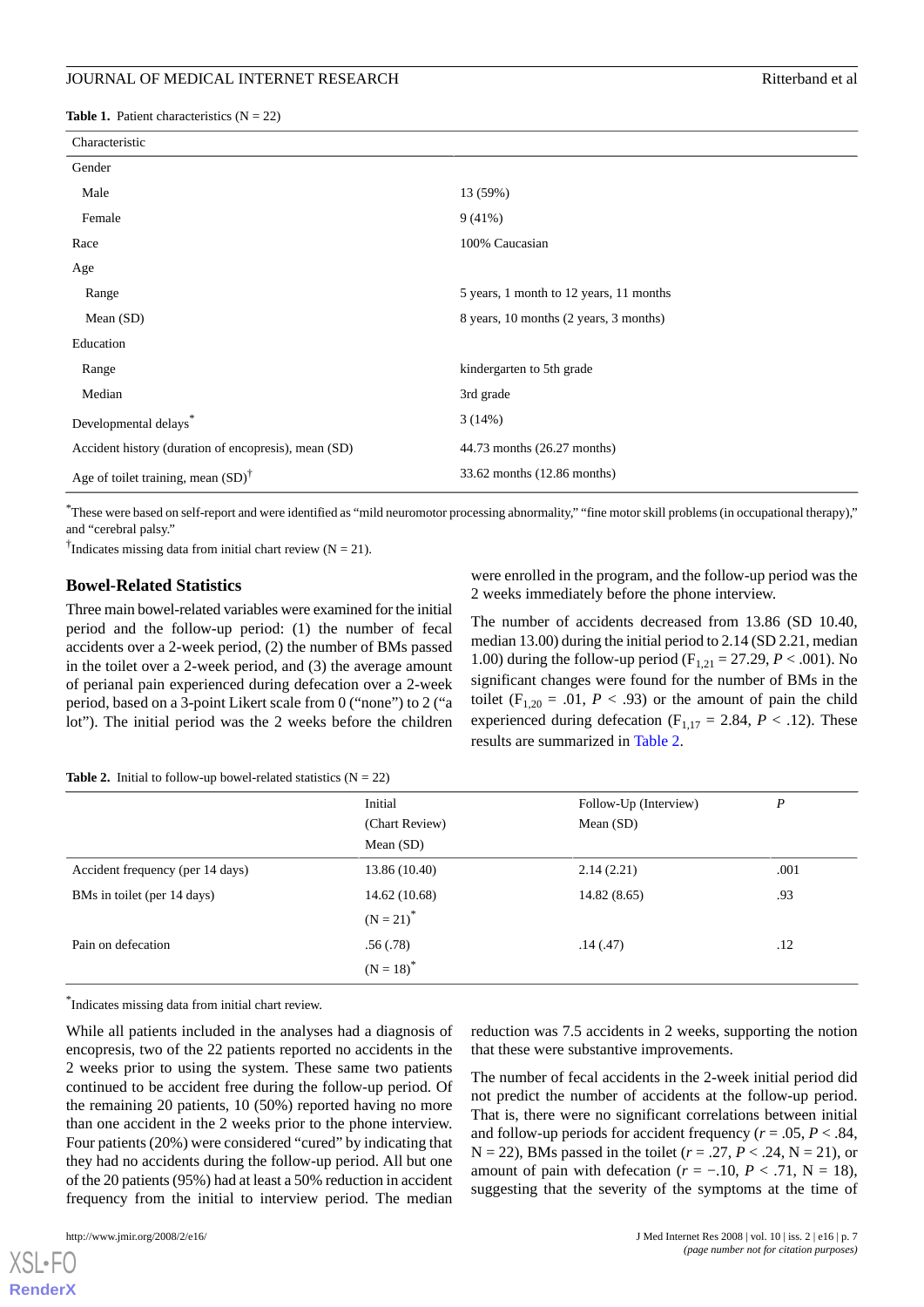enrollment did not relate to how much the patient benefited from treatment.

#### **U-CAN-POOP-TOO Use Statistics**

Of the 22 patients who used U-CAN-POOP-TOO, 18 (82%) completed all three assigned cores (main treatment components). All 22 patients completed the Anatomy Core; 20 completed the Medication Core; and 18 completed the Behavior Core. A total of 12 patients (55%) completed one follow-up, four (18%) completed a second and third follow-up, and two of these four (9%) completed more than three follow-ups. Modules were individually assigned based on responses to follow-ups; however, patients had access to all the modules. The average number of modules completed was 7.23 (SD 9.64); 14 patients (64%) completed at least one module.

There was significant variability in the amount of time elapsed between when patients were initially given access to U-CAN-POOP-TOO (between July 2004 and June 2006) and the time the phone interview was conducted (between July and August 2006). To examine whether time alone may have been a significant factor in terms of reported encopretic symptoms, patients were divided into three time-based groups with an attempt to make cell sizes roughly even: (1) those enrolled between July 2004 and June 2005 ( $N = 5$ ), (2) those enrolled between July 2005 and December 2005 ( $N = 7$ ), and (3) those enrolled between January 2006 and June 2006 ( $N = 10$ ). No differences were found among these three time groups for changes in accident frequency ( $F_{2,19} = 1.93$ ,  $P < .18$ ), BMs in the toilet ( $F_{2,18} = 1.54$ ,  $P < .25$ ), or pain experienced during defecation ( $F_{2,15} = 1.57$ ,  $P < .25$ ).

#### **Computer/Internet Use**

The 22 families reported checking their email 13.18 times per week (SD 14.03) and using the Internet 10.39 hours per week (SD 10.15). On average, they indicated their comfort level using the Internet to be 2.64 (SD .73) on a 5-point scale ranging from 0 ("not at all comfortable") to 4 ("I'm an expert"). A total of 15 of the 22 families (68%) had high-speed Internet access at home, six (27%) had dial-up access, and one was unsure about the connection speed. The above variables (computer/Internet usage, Internet comfort, and connection speed) were examined

to determine whether they affected outcome. No significant correlations were found between computer/Internet usage and the change from initial to follow-up period for accident frequency  $(r = .09, P < .69, N = 22)$ , BMs passed in the toilet  $(r = .38, P < .09, N = 21)$ , or amount of pain associated with defecation ( $r = .08$ ,  $P < .76$ ,  $N = 18$ ). Internet comfort and connection speed were also not significantly correlated to changes in any of the bowel-related outcome variables (*r* values ranged from −.17 to .27; *P* values ranged from .25 to .59).

#### **Utility of U-CAN-POOP-TOO**

In general, parents reported favorable reactions to U-CAN-POOP-TOO. They tended to like the program (mean 4.62, SD 0.50,  $N = 21$ ) and found it understandable (mean 5.00, SD 0.00,  $N = 20$ ) and easy to use (mean 4.62, SD 0.74,  $N = 21$ ). They also believed that their child liked the program (mean 4.05, SD 1.28,  $N = 21$ ) and found it understandable (mean 4.32, SD 0.89,  $N = 19$ ) and easy to use (mean 4.47, SD 0.77,  $N = 19$ ). Those who responded "not applicable" to items on the U-CAN-POOP-TOO Utility Questionnaire were not included in the analysis for that item (explaining the varying sample sizes). In addition to questions about enjoyment, comprehension, and ease of use, parents were also asked what they believed were the most helpful and least helpful components of the program. They found the tutorials about anatomy and pathophysiology to be one of the most helpful aspects of the program. They also liked that the program was geared toward the child, but that it was comprehensive and nonjudgmental. No clear themes emerged from the "least helpful" question.

#### **Impact of U-CAN-POOP-TOO**

The U-CAN-POOP-TOO Impact Questionnaire was administered to examine how much the parents believed the program affected outcome. Those who responded "not applicable" were not included in the analysis for that item. On average, 19 out of 25 items (76%) were rated at least "somewhat helpful," and no item was described as "not at all helpful." On the 1- to 5-point scale, average responses ranged from a low of 2.33 (the program helped reduce the number of times parents had to remind their child to use the bathroom) to a high of 4.2 (the program helped the child feel more comfortable using the toilet at home). See [Table 3](#page-8-0) for a listing of individual items.

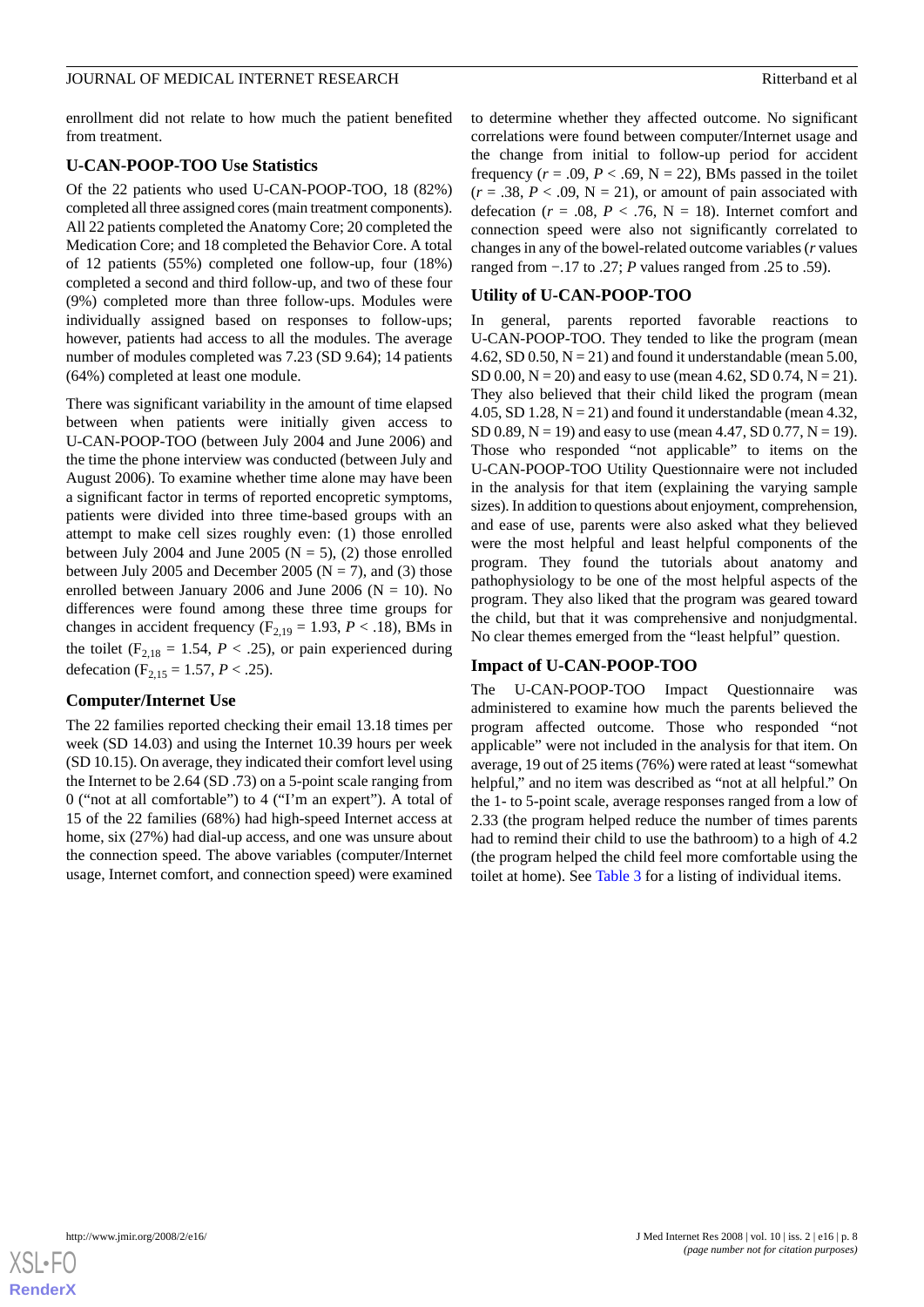#### JOURNAL OF MEDICAL INTERNET RESEARCH RESEARCH RITTERS ENTITLED AND RITTER RESEARCH

<span id="page-8-0"></span>

| Table 3. U-CAN-POOP-TOO Impact Questionnaire                                                           |                  |            |
|--------------------------------------------------------------------------------------------------------|------------------|------------|
| Question: How much did the U-CAN-POOP-TOO program<br>help (from 1 "not at all" to 5 "very")            | $\mathrm{No.}^*$ | Mean (SD)  |
| <b>Physical Symptoms</b>                                                                               |                  |            |
| Decrease the number of overall accidents                                                               | 17               | 3.71(1.21) |
| Decrease the number of accidents at school                                                             | 14               | 3.43(1.28) |
| Decrease the number of accidents at home                                                               | 16               | 3.56(1.26) |
| Increase the number of times your child goes to the bathroom on his/her own                            | 17               | 2.94(1.39) |
| Reduce the number of times you, the parent, had to remind them to use the bathroom                     | 18               | 2.33(1.46) |
| Decrease the use of diapers during the day                                                             | 7                | 3.00(1.29) |
| Decrease the use of diapers during the night                                                           | 5                | 2.80(1.20) |
| Increase number of BMs in the toilet                                                                   | 17               | 3.65(1.27) |
| Your child have less pain with defecation                                                              | 9                | 3.44(1.13) |
| Improve your child's appetite                                                                          | 9                | 3.33(1.41) |
| Reduce your child's stomach pain                                                                       | 12               | 3.17(1.19) |
| <b>Comfort</b>                                                                                         |                  |            |
| Your child feel more comfortable using the toilet at home                                              | 20               | 4.20(1.01) |
| Your child feel more comfortable using the toilet at school                                            | 15               | 2.67(1.59) |
| Your child feel more comfortable using the toilet out (restaurants, mall, etc)                         | 16               | 2.69(1.66) |
| Worry/Mood                                                                                             |                  |            |
| Reduce your child's worry about something 'bad' happening when s/he is on the toilet                   | 10               | 3.20(1.40) |
| Reduce your child's worry about having a BM; ie, worried about pain or stool not coming out            | 10               | 3.50(1.08) |
| Reduce your child's worry about having accidents                                                       | 16               | 3.50(1.16) |
| Improve your child's mood (happier, more confident)                                                    | 17               | 3.41(1.18) |
| School/Social                                                                                          |                  |            |
| Increase school attendance                                                                             | 3                | 3.00(1.73) |
| Improve school performance                                                                             | 7                | 3.00(1.41) |
| Improve participation in sports and social activities, like scouts, visiting friends, religious groups | 13               | 2.46(1.20) |
| Improve peer relationships/friendships                                                                 | 14               | 3.00(1.18) |
| Improve relationships with family                                                                      | 17               | 3.59(1.37) |
| <b>Related Cost/Time</b>                                                                               |                  |            |
| To what extent do you believe this Internet intervention<br>helped reduce the number                   |                  |            |
| of visits with your doctor/doctor's office?                                                            | 14               | 3.07(1.27) |
| of phone calls with your doctor/doctor's office?                                                       | 14               | 3.14(1.70) |

\*Those who responded "not applicable" were not included in the analysis for that item (explaining the varying sample sizes).

#### **Adherence**

Of the 22 patients examined, 16 indicated that they stopped using the program for some reason other than that their problem was "resolved." They were administered the Internet Intervention Adherence Measure, the questionnaire used to identify obstacles to using the program. Based on the responses, only two items had a mean score of 2 or greater (on a 1- to 3-point scale). They were "I just forgot [to go to the website]" (mean 2.00, SD 0.89) and "I didn't have time in my schedule" (mean 2.06, SD 0.85). Notably, these were the same top two

[XSL](http://www.w3.org/Style/XSL)•FO **[RenderX](http://www.renderx.com/)** obstacles identified in our previous study examining the use of Web-based information prescriptions [[27\]](#page-11-7).

# *Discussion*

This paper examined the utility and impact of an Internet intervention for childhood encopresis provided as a Web-based information prescription in a "real world" situation. Based on parent participant report, there was an almost universal belief that the system had a substantive and positive effect on their child. When parents were asked to rate their perception of the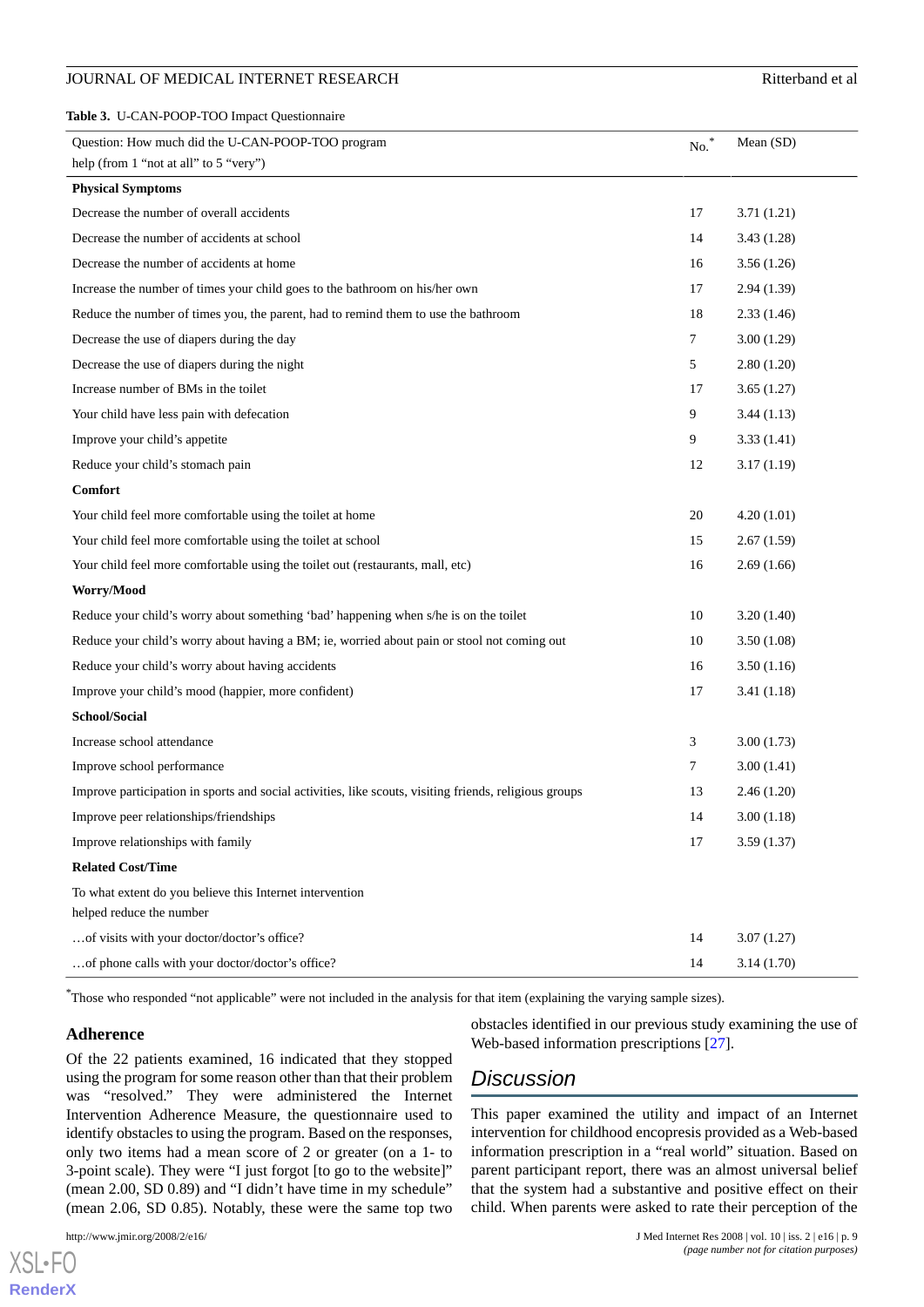impact of the Internet intervention, they indicated that the Internet program helped decrease the number of accidents and increase the child's comfort in using the toilet at home. Parents also believed that the system helped reduce their child's physical symptoms of encopresis and level of worry, improved their child's mood, and increased and improved their child's school and social activities. Additionally, parents believed that U-CAN-POOP-TOO helped reduce the number of calls and visits to their doctor, implying that there may be cost reductions with the use of the program.

Accompanying improvements in defecation-related variables were reported, including a marked decrease in fecal accident frequency from the initial to follow-up period in this sample of patients. However, it cannot be determined if this improvement is directly attributable to the Internet intervention due to the major limitation of not having a control group. This precludes reaching a definitive conclusion as to whether the Internet intervention caused the improvement. Yet, while the lack of a control group makes it impossible to state that the intervention led to the observed improvements, parents clearly indicated that they believed the program played an important and substantive role in their child's success.

# **Other Limitations**

In addition to the lack of the control group, there are some other limitations with this "real-world" analysis that should be considered when interpreting these results. Parents articulated two difficulties in answering certain questions during the phone interview. Parents frequently stated that they had difficulty differentiating whether or not a certain outcome (eg, reduced number of accidents, improved school attendance) was due to the medications/laxatives their child was taking or due to U-CAN-POOP-TOO. More often than not in these cases, parents tended to assign most or all of the credit to the medication, making the findings reported here more conservative. Parents also noted that the questions did not take into account a change (decrease) in the volume of the accidents. Some parents stated that there was improvement but that this was not reflected in their answers as their child was still having accidents (just smaller accidents).

Another limitation of this paper relates to who was given the Web-based information prescription and the patients who were ultimately included in the analyses. Patients were not systematically identified or consecutively selected; instead, the physician used his own judgment as to whether a patient would be appropriate for receiving the Web-based information prescription. This judgment was based on the presentation of the family related to issues such as disorganization, apparent motivation, and readiness to change. This certainly limited the number of patients included but fits more appropriately with the notion of a "real world" prescription in that clinicians will likely provide Web-based information prescriptions to those

whom they believe would benefit as opposed to providing it to everyone. It is not known what proportion of the overall clinic might have been deemed to benefit.

The final group used in the analyses was relatively small and all were Caucasian. These issues make it inappropriate to generalize these findings to a larger or more diverse population. Also, two of the 22 patients were not actually having accidents in the 2 weeks immediately prior to using the Internet intervention. They did, however, have a diagnosis of encopresis and reported accidents prior to this 2-week period. There is also an issue regarding the difference in time when patients used the program. Some patients accessed U-CAN-POO-TOO as long as 2 years before the interview, while others accessed it as recently as 2 months prior. However, in all the subanalyses conducted to examine this issue, no differences were found in any of the primary variables among groups of patients separated by varying enrollment dates.

Finally, not everyone who was given access to U-CAN-POOP-TOO used the program. Those who stopped using it for reasons other than resolution of their child's encopresis identified lack of time and forgetfulness as two of the main barriers. This is consistent with our previous findings showing these as two of the most common barriers to families following through with Web-based information prescriptions [[28\]](#page-11-8). However, it is important to reiterate that even given the number of patients who stated that they stopped using the system prior to the resolution of their problem, most of those had at least a 50% reduction in accident frequency. In addition, they indicated that the program had a substantive impact on symptom reduction. It is also worth noting that these patients might have appeared as "dropouts" in a clinical trial, but their perception is that the program made a difference in their care.

# **Conclusions**

This paper has important implications for the treatment of pediatric health problems using Internet interventions. These results indicate that parents believe Internet interventions can be helpful to their children outside of clinical trials. Although an increase in the development, testing, and use of Web-based applications is already occurring  $[32-34]$  $[32-34]$  $[32-34]$ , this study lends additional support for the importance of this work. Given the potential for cost savings and the capability of large-scale dissemination of Internet programs, their appeal is obvious. While testing of the feasibility and efficacy of these types of interventions is increasing [[35\]](#page-11-14), this is, to our knowledge, the first "real world" study documenting patients'perceived impact and utility of an Internet intervention in a pediatric population. Additional feasibility, efficacy, and real-world effectiveness studies are necessary to increase acceptance of Internet interventions and clearly establish their usefulness in the treatment of a variety of pediatric disorders.

# **Acknowledgments**

The authors thank William Pascarella for his technical expertise in conducting this study. We also thank Emily Cumming for her help with manuscript preparation. This research report was partially supported by NIH grant RO1 HD28160.

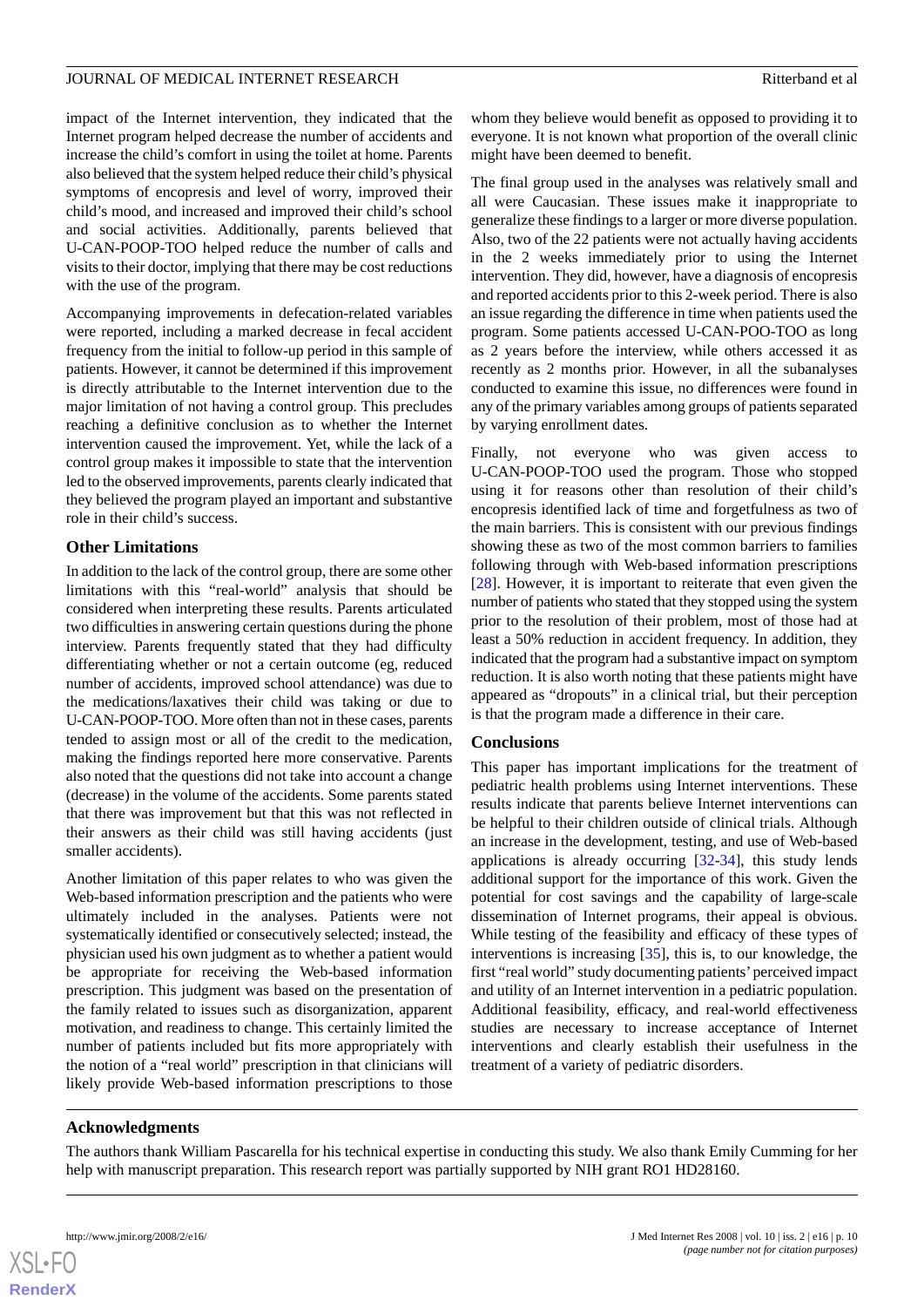#### JOURNAL OF MEDICAL INTERNET RESEARCH RITTER AND RESEARCH RITTER RESEARCH RITTER AND RITTER RESEARCH

# **Authors' Contributions**

LR designed the study and wrote the manuscript. KA carried out the protocol, contacted all patients, and helped draft the manuscript. FT participated in the design of the study and provided substantial editing of the manuscript. JM performed the statistical analyses and helped edit the manuscript. DS provided help in editing the manuscript. DC participated in the design of the study and provided help in editing the manuscript. JS participated in the design of the study and provided help in editing the manuscript. SB participated in the design of the study and provided help in editing the manuscript. All authors read and approved the final manuscript.

# **Conflicts of Interest**

None declared.

# <span id="page-10-0"></span>**References**

- <span id="page-10-1"></span>1. Fox S. Online health search 2006. Washington, DC: Pew Internet & American Life Project; 2006. URL: [http://www.](http://www.pewinternet.org/PPF/r/190/report_display.asp) [pewinternet.org/PPF/r/190/report\\_display.asp](http://www.pewinternet.org/PPF/r/190/report_display.asp) [accessed 2008 Apr 28] [\[WebCite Cache ID 5XQ0sQbzk](http://www.webcitation.org/

                                    5XQ0sQbzk)]
- <span id="page-10-2"></span>2. Ybarra ML, Mitchell KJ, Finkelhor D, Wolak J. Internet prevention messages: targeting the right online behaviors. Arch Pediatr Adolesc Med 2007 Feb;161(2):138-145 [\[FREE Full text](http://archpedi.ama-assn.org/cgi/pmidlookup?view=long&pmid=17283298)] [Medline: [17283298](http://www.ncbi.nlm.nih.gov/entrez/query.fcgi?cmd=Retrieve&db=PubMed&list_uids=17283298&dopt=Abstract)] [doi: [10.1001/archpedi.161.2.138](http://dx.doi.org/10.1001/archpedi.161.2.138)]
- <span id="page-10-3"></span>3. Fox S. Digital divisions. Washington, DC: Pew Internet & American Life Project; 2005. URL: [http://www.pewinternet.org/](http://www.pewinternet.org/PPF/r/165/report_display.asp) [PPF/r/165/report\\_display.asp](http://www.pewinternet.org/PPF/r/165/report_display.asp) [accessed 2008 Apr 28] [[WebCite Cache ID 5XQ37vL9M](http://www.webcitation.org/

                                    5XQ37vL9M)]
- <span id="page-10-5"></span><span id="page-10-4"></span>4. Fox S, Fallows D. Internet health resources. Washington, DC: Pew Internet & American Life Project; 2003. URL: [http:/](http://www.pewinternet.org/PPF/r/95/report_display.asp) [/www.pewinternet.org/PPF/r/95/report\\_display.asp](http://www.pewinternet.org/PPF/r/95/report_display.asp) [accessed 2008 Apr 28] [\[WebCite Cache ID 5XQ3GtTvI](http://www.webcitation.org/

                                    5XQ3GtTvI)]
- <span id="page-10-6"></span>5. Rabasca L. Taking telehealth to the next step. Monit Psychol 2000;31(36):37.
- <span id="page-10-7"></span>6. Carlbring P, Andersson G. Internet and psychological treatment: how well can they be combined? Comput Human Behav 2006;22(3):545-553. [doi: [10.1016/j.chb.2004.10.009\]](http://dx.doi.org/10.1016/j.chb.2004.10.009)
- 7. Ritterband LM, Gonder-Frederick LA, Cox DJ, Clifton AD, West RW, Borowitz SM. Internet interventions: in review, in use, and into the future. Prof Psychol Res Pr 2003;34(5):527-534. [doi: [10.1037/0735-7028.34.5.527](http://dx.doi.org/10.1037/0735-7028.34.5.527)]
- 8. Celio AA, Winzelberg AJ, Wilfley DE, Eppstein-Herald D, Springer EA, Dev P, et al. Reducing risk factors for eating disorders: comparison of an Internet- and a classroom-delivered psychoeducational program. J Consult Clin Psychol 2000 Aug;68(4):650-657. [Medline: [10965640](http://www.ncbi.nlm.nih.gov/entrez/query.fcgi?cmd=Retrieve&db=PubMed&list_uids=10965640&dopt=Abstract)] [doi: [10.1037/0022-006X.68.4.650\]](http://dx.doi.org/10.1037/0022-006X.68.4.650)
- <span id="page-10-8"></span>9. Bruning Brown J, Winzelberg AJ, Abascal LB, Taylor CB. An evaluation of an Internet-delivered eating disorder prevention program for adolescents and their parents. J Adolesc Health 2004 Oct;35(4):290-296. [Medline: [15450542\]](http://www.ncbi.nlm.nih.gov/entrez/query.fcgi?cmd=Retrieve&db=PubMed&list_uids=15450542&dopt=Abstract) [doi: [10.1016/j.jadohealth.2003.10.010](http://dx.doi.org/10.1016/j.jadohealth.2003.10.010)]
- <span id="page-10-9"></span>10. Abascal L, Bruning Brown J, Winzelberg AJ, Dev P, Taylor CB. Combining universal and targeted prevention for school-based eating disorder programs. Int J Eat Disord 2004 Jan;35(1):1-9. [Medline: [14705151\]](http://www.ncbi.nlm.nih.gov/entrez/query.fcgi?cmd=Retrieve&db=PubMed&list_uids=14705151&dopt=Abstract) [doi: [10.1002/eat.10234](http://dx.doi.org/10.1002/eat.10234)]
- 11. Luce KH, Osborne MI, Winzelberg AJ, Das S, Abascal LB, Celio AA, et al. Application of an algorithm-driven protocol to simultaneously provide universal and targeted prevention programs. Int J Eat Disord 2005 Apr;37(3):220-226. [Medline: [15822091](http://www.ncbi.nlm.nih.gov/entrez/query.fcgi?cmd=Retrieve&db=PubMed&list_uids=15822091&dopt=Abstract)] [doi: [10.1002/eat.20089](http://dx.doi.org/10.1002/eat.20089)]
- 12. Winett RA, Roodman AA, Winett SG, Bajzek W, Rovniak LS, Whiteley JA. The effects of the Eat4Life internet-based health behavior program on the nutrition and activity practices of high school girls. J Gend Cult Health 1999;4(3):239-254. [doi: [10.1023/A:1023233416859](http://dx.doi.org/10.1023/A:1023233416859)]
- 13. Jago R, Baranowski T, Baranowski JC, Thompson D, Cullen KW, Watson K, et al. Fit for Life Boy Scout badge: outcome evaluation of a troop and Internet intervention. Prev Med 2006 Mar;42(3):181-187. [Medline: [16458955](http://www.ncbi.nlm.nih.gov/entrez/query.fcgi?cmd=Retrieve&db=PubMed&list_uids=16458955&dopt=Abstract)] [doi: [10.1016/j.ypmed.2005.12.010\]](http://dx.doi.org/10.1016/j.ypmed.2005.12.010)
- 14. Marks JT, Campbell MK, Ward DS, Ribisl KM, Wildemuth BM, Symons MJ. A comparison of Web and print media for physical activity promotion among adolescent girls. J Adolesc Health 2006 Jul;39(1):96-104. [Medline: [16781967](http://www.ncbi.nlm.nih.gov/entrez/query.fcgi?cmd=Retrieve&db=PubMed&list_uids=16781967&dopt=Abstract)] [doi: [10.1016/j.jadohealth.2005.11.002](http://dx.doi.org/10.1016/j.jadohealth.2005.11.002)]
- <span id="page-10-10"></span>15. Frenn M, Malin S, Brown RL, Greer Y, Fox J, Greer J, et al. Changing the tide: an Internet/video exercise and low-fat diet intervention with middle-school students. Appl Nurs Res 2005 Feb;18(1):13-21. [Medline: [15812731\]](http://www.ncbi.nlm.nih.gov/entrez/query.fcgi?cmd=Retrieve&db=PubMed&list_uids=15812731&dopt=Abstract) [doi: [10.1016/j.apnr.2004.04.003\]](http://dx.doi.org/10.1016/j.apnr.2004.04.003)
- <span id="page-10-11"></span>16. Rydell SA, French SA, Fulkerson JA, Neumark-Sztainer D, Gerlach AF, Story M, et al. Use of a Web-based component of a nutrition and physical activity behavioral intervention with Girl Scouts. J Am Diet Assoc 2005 Sep;105(9):1447-1450. [Medline: [16129089](http://www.ncbi.nlm.nih.gov/entrez/query.fcgi?cmd=Retrieve&db=PubMed&list_uids=16129089&dopt=Abstract)] [doi: [10.1016/j.jada.2005.06.027](http://dx.doi.org/10.1016/j.jada.2005.06.027)]
- 17. Williamson DA, Martin PD, White MA, Newton R, Walden H, York-Crowe E, et al. Efficacy of an internet-based behavioral weight loss program for overweight adolescent African-American girls. Eat Weight Disord 2005 Sep;10(3):193-203. [Medline: [16277142](http://www.ncbi.nlm.nih.gov/entrez/query.fcgi?cmd=Retrieve&db=PubMed&list_uids=16277142&dopt=Abstract)]
- 18. Ritterband LM, Cox DJ, Walker LS, Kovatchev B, McKnight L, Patel K, et al. An Internet intervention as adjunctive therapy for pediatric encopresis. J Consult Clin Psychol 2003 Oct;71(5):910-917. [Medline: [14516239](http://www.ncbi.nlm.nih.gov/entrez/query.fcgi?cmd=Retrieve&db=PubMed&list_uids=14516239&dopt=Abstract)] [doi: [10.1037/0022-006X.71.5.910\]](http://dx.doi.org/10.1037/0022-006X.71.5.910)

[XSL](http://www.w3.org/Style/XSL)•FO **[RenderX](http://www.renderx.com/)**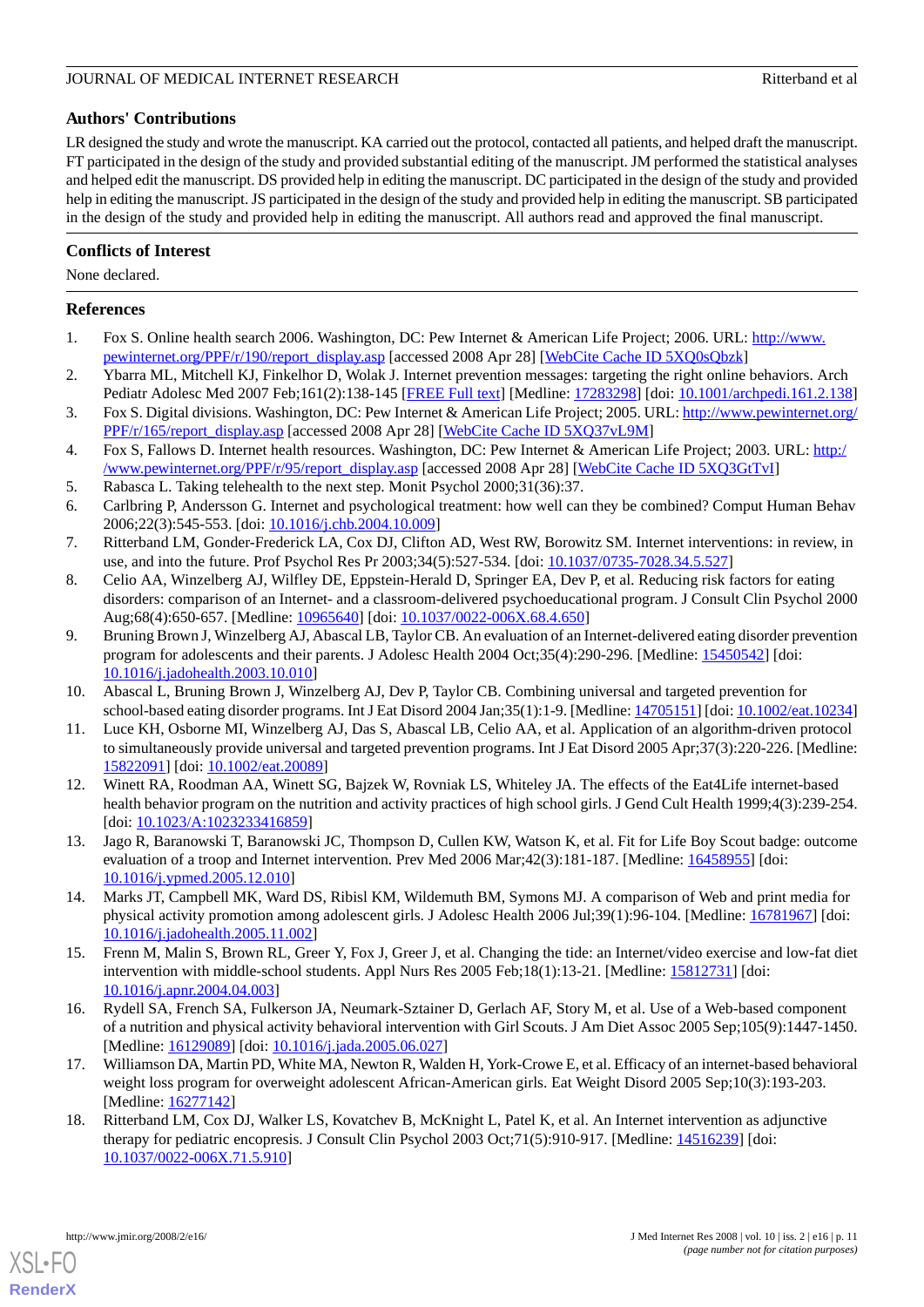### JOURNAL OF MEDICAL INTERNET RESEARCH RITTERS AND RESEARCH RITTERS AND RITTER RESEARCH

- <span id="page-11-0"></span>19. Krishna S, Francisco BD, Balas EA, König P, Graff GR, Madsen RW. Internet-enabled interactive multimedia asthma education program: a randomized trial. Pediatrics 2003 Mar;111(3):503-510 [\[FREE Full text\]](http://pediatrics.aappublications.org/cgi/pmidlookup?view=long&pmid=12612228) [Medline: [12612228\]](http://www.ncbi.nlm.nih.gov/entrez/query.fcgi?cmd=Retrieve&db=PubMed&list_uids=12612228&dopt=Abstract) [doi: [10.1542/peds.111.3.503\]](http://dx.doi.org/10.1542/peds.111.3.503)
- <span id="page-11-2"></span><span id="page-11-1"></span>20. Runge C, Lecheler J, Horn M, Tews JT, Schaefer M. Outcomes of a Web-based patient education program for asthmatic children and adolescents. Chest 2006 Mar;129(3):581-593. [Medline: [16537855\]](http://www.ncbi.nlm.nih.gov/entrez/query.fcgi?cmd=Retrieve&db=PubMed&list_uids=16537855&dopt=Abstract) [doi: [10.1378/chest.129.3.581](http://dx.doi.org/10.1378/chest.129.3.581)]
- 21. Patten CA, Croghan IT, Meis TM, Decker PA, Pingree S, Colligan RC, et al. Randomized clinical trial of an Internet-based versus brief office intervention for adolescent smoking cessation. Patient Educ Couns 2006 Dec;64(1-3):249-258. [Medline: [16616449](http://www.ncbi.nlm.nih.gov/entrez/query.fcgi?cmd=Retrieve&db=PubMed&list_uids=16616449&dopt=Abstract)] [doi: [10.1016/j.pec.2006.03.001\]](http://dx.doi.org/10.1016/j.pec.2006.03.001)
- <span id="page-11-4"></span><span id="page-11-3"></span>22. Shegog R, McAlister AL, Hu S, Ford KC, Meshack AF, Peters RJ. Use of interactive health communication to affect smoking intentions in middle school students: a pilot test of the "Headbutt" risk assessment program. Am J Health Promot 2005;19(5):334-338. [Medline: [15895535](http://www.ncbi.nlm.nih.gov/entrez/query.fcgi?cmd=Retrieve&db=PubMed&list_uids=15895535&dopt=Abstract)]
- <span id="page-11-5"></span>23. Hicks CL, von Baeyer CL, McGrath PJ. Online psychological treatment for pediatric recurrent pain: a randomized evaluation. J Pediatr Psychol 2006 Aug;31(7):724-736 [\[FREE Full text](http://jpepsy.oxfordjournals.org/cgi/pmidlookup?view=long&pmid=16093516)] [Medline: [16093516](http://www.ncbi.nlm.nih.gov/entrez/query.fcgi?cmd=Retrieve&db=PubMed&list_uids=16093516&dopt=Abstract)] [doi: [10.1093/jpepsy/jsj065](http://dx.doi.org/10.1093/jpepsy/jsj065)]
- 24. Wade SL, Wolfe CR, Pestian JP. A web-based family problem-solving intervention for families of children with traumatic brain injury. Behav Res Methods Instrum Comput 2004 May;36(2):261-269. [Medline: [15354692](http://www.ncbi.nlm.nih.gov/entrez/query.fcgi?cmd=Retrieve&db=PubMed&list_uids=15354692&dopt=Abstract)]
- <span id="page-11-6"></span>25. Wade SL, Wolfe C, Brown TM, Pestian JP. Putting the pieces together: preliminary efficacy of a web-based family intervention for children with traumatic brain injury. J Pediatr Psychol 2005;30(5):437-442 [\[FREE Full text\]](http://jpepsy.oxfordjournals.org/cgi/pmidlookup?view=long&pmid=15944171) [Medline: [15944171](http://www.ncbi.nlm.nih.gov/entrez/query.fcgi?cmd=Retrieve&db=PubMed&list_uids=15944171&dopt=Abstract)] [doi: [10.1093/jpepsy/jsi067](http://dx.doi.org/10.1093/jpepsy/jsi067)]
- <span id="page-11-7"></span>26. Wade SL, Carey J, Wolfe CR. An online family intervention to reduce parental distress following pediatric brain injury. J Consult Clin Psychol 2006 Jun;74(3):445-454. [Medline: [16822102\]](http://www.ncbi.nlm.nih.gov/entrez/query.fcgi?cmd=Retrieve&db=PubMed&list_uids=16822102&dopt=Abstract) [doi: [10.1037/0022-006X.74.3.445\]](http://dx.doi.org/10.1037/0022-006X.74.3.445)
- <span id="page-11-8"></span>27. D'Alessandro DM, Kreiter CD, Kinzer SL, Peterson MW. A randomized controlled trial of an information prescription for pediatric patient education on the Internet. Arch Pediatr Adolesc Med 2004 Sep;158(9):857-862 [\[FREE Full text](http://archpedi.ama-assn.org/cgi/pmidlookup?view=long&pmid=15351750)] [Medline: [15351750](http://www.ncbi.nlm.nih.gov/entrez/query.fcgi?cmd=Retrieve&db=PubMed&list_uids=15351750&dopt=Abstract)] [doi: [10.1001/archpedi.158.9.857\]](http://dx.doi.org/10.1001/archpedi.158.9.857)
- <span id="page-11-10"></span><span id="page-11-9"></span>28. Ritterband LM, Borowitz S, Cox DJ, Kovatchev B, Walker LS, Lucas V, et al. Using the internet to provide information prescriptions. Pediatrics 2005 Nov;116(5):e643-e647 [\[FREE Full text](http://pediatrics.aappublications.org/cgi/pmidlookup?view=long&pmid=16263978)] [Medline: [16263978](http://www.ncbi.nlm.nih.gov/entrez/query.fcgi?cmd=Retrieve&db=PubMed&list_uids=16263978&dopt=Abstract)] [doi: [10.1542/peds.2005-0404\]](http://dx.doi.org/10.1542/peds.2005-0404)
- <span id="page-11-12"></span><span id="page-11-11"></span>29. Doleys DM. Enuresis and encopresis. In: Olendick TH, Hersen M, editors. Handbook of Child Psychopathology. 2nd edition. New York: Plenum Press; 1989:291-314.
- 30. Levine MD. Children with encopresis: A descriptive analysis. Pediatrics 1975 Sep;56(3):412-416. [Medline: [1161398\]](http://www.ncbi.nlm.nih.gov/entrez/query.fcgi?cmd=Retrieve&db=PubMed&list_uids=1161398&dopt=Abstract)
- 31. Loening-Baucke V. Chronic constipation in children. Gastroenterology 1993 Nov;105(5):1557-1564. [Medline: [8224663](http://www.ncbi.nlm.nih.gov/entrez/query.fcgi?cmd=Retrieve&db=PubMed&list_uids=8224663&dopt=Abstract)]
- 32. Wantland DJ, Portillo CJ, Holzemer WL, Slaughter R, McGhee EM. The effectiveness of Web-based vs. non-Web-based interventions: a meta-analysis of behavioral change outcomes. J Med Internet Res 2004 Nov 10;6(4):e40 [\[FREE Full text](http://www.jmir.org/2004/4/e40/)] [Medline: [15631964](http://www.ncbi.nlm.nih.gov/entrez/query.fcgi?cmd=Retrieve&db=PubMed&list_uids=15631964&dopt=Abstract)] [doi: [10.2196/jmir.6.4.e40](http://dx.doi.org/10.2196/jmir.6.4.e40)]
- <span id="page-11-14"></span><span id="page-11-13"></span>33. Murray E, Burns J, Tai S, Lai R, Nazareth I. Interactive health communication applications for people with chronic disease. Cochrane Database Syst Rev 2005. URL: <http://www.cochrane.org/reviews/en/ab004274.html> [accessed 2008 Apr 28] [[WebCite Cache ID 5XQ3RVrvP](http://www.webcitation.org/

                                    5XQ3RVrvP)]
- 34. Griffiths KM, Christensen H. Review of randomised controlled trials of internet interventions for mental health disorders and related conditions. Clin Psychol 2006;10(1):16-29. [doi: [10.1080/13284200500378696\]](http://dx.doi.org/10.1080/13284200500378696)
- 35. Ritterband LM, Andersson G, Christensen HM, Carlbring P, Cuijpers P. Directions for the International Society for Research on Internet Interventions (ISRII). J Med Internet Res 2006;8(3):e23 [\[FREE Full text\]](http://www.jmir.org/2006/3/e23/) [Medline: [17032639\]](http://www.ncbi.nlm.nih.gov/entrez/query.fcgi?cmd=Retrieve&db=PubMed&list_uids=17032639&dopt=Abstract) [doi: [10.2196/jmir.8.3.e23\]](http://dx.doi.org/10.2196/jmir.8.3.e23)

# **Abbreviations**

**BM:** bowel movement

*Edited by G Eysenbach; submitted 04.04.08; peer-reviewed by D Mohr, P DuongTran; comments to author 04.04.08; revised version received 14.04.00; accepted 03.06.08; published 30.06.08*

*Please cite as:*

*Ritterband LM, Ardalan K, Thorndike FP, Magee JC, Saylor DK, Cox DJ, Sutphen JL, Borowitz SM Real World Use of an Internet Intervention for Pediatric Encopresis J Med Internet Res 2008;10(2):e16 URL: <http://www.jmir.org/2008/2/e16/> doi: [10.2196/jmir.1081](http://dx.doi.org/10.2196/jmir.1081) PMID: [18653440](http://www.ncbi.nlm.nih.gov/entrez/query.fcgi?cmd=Retrieve&db=PubMed&list_uids=18653440&dopt=Abstract)*



**[RenderX](http://www.renderx.com/)**